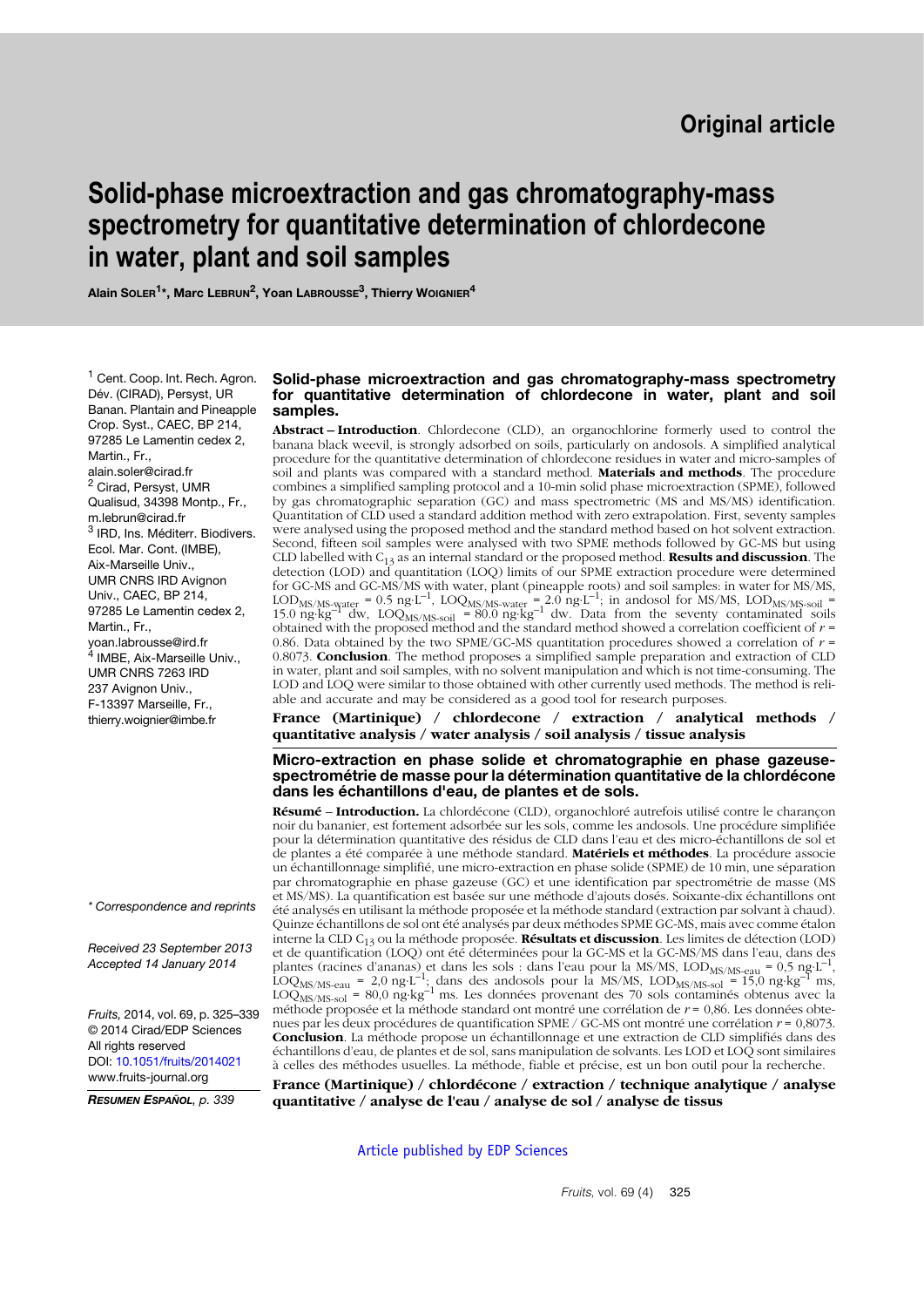# **1. Introduction**

In the past, chlordecone (IUPAC name decachloropentacyclo  $[5.3.0.0^{2,6}.0^{3,9}.0^{4,8}]$ decan-5-one), an organochlorine insecticide, was widely used to control the banana black weevil in the French West Indies (FWI), and became a major soil and water contaminant [\[1](#page-12-0)], including sea biota [\[2](#page-12-1)]. Due to chronic exposure, this environmental pollutant is potentially dangerous for human health  $[3-5]$  $[3-5]$  $[3-5]$  $[3-5]$ . In the near future, other chlordecone environmental 'problems' may come to light in other countries because most of the pesticide produced in the 1970s was exported to Europe for the control of the Colorado potato beetle, mainly in east European countries [[6](#page-12-4)], and to Cameroon and Jamaica for control of the black weevil in banana [\[7](#page-12-5)].

Chlordecone has a low water solubility  $[(0.35 \text{ to } 3.0) \text{ mg·L}^{-1} [8])$  $[(0.35 \text{ to } 3.0) \text{ mg·L}^{-1} [8])$  $[(0.35 \text{ to } 3.0) \text{ mg·L}^{-1} [8])$  and a strong persistence in the environment. It is also strongly adsorbed on soils, particularly on andosols rich in allophane clay and organic matter. The persistence of chlordecone in soils is due to its high affinity for organic matter  $(2.5 < Koc < 2.0 \text{ m}^3 \cdot \text{kg}^{-1})$  $(2.5 < Koc < 2.0 \text{ m}^3 \cdot \text{kg}^{-1})$  $(2.5 < Koc < 2.0 \text{ m}^3 \cdot \text{kg}^{-1})$  [1] and its chemical structure (bis-homocubane), which make it poorly susceptible to biodegradation (*figure [1](#page-2-0)*). In addition, allophane clay aggregates in andosols have a tortuous fractal microstructure [\[9](#page-12-7)–[11](#page-12-8)] which may also play a role in chlordecone sequestration [1[1](#page-12-8)–1[3](#page-12-9)].

Attempts have already been made, first, to understand the mechanisms of soil, plant and animal contamination [1[4](#page-13-0)], and then to look for remediation solutions. These studies pointed to the need for accurate methods of extraction and analysis in different matrices (water, soil, plants). Little literature is specifically dedicated to chlordecone analysis in environmental samples. The chlordecone extraction methods require solvent manipulations in order to be as exhaustive as possible and may be time-consuming. Usually, liquid-liquid extraction and solvent extraction (cold [[15](#page-13-1)–[17](#page-13-2)], hot [1[8](#page-13-3)] or hot and under high pressure [[19](#page-13-4), 2[0](#page-13-5)]) are, respectively, done for aqueous samples, and solid plant and soil samples. Detection can be done with different very sensitive techniques and quantitation methods are based on calibration curves of chlordecone in solvent and spiked samples: GC-MS, GC-MS/ MS, GC-ECD or LC-MS and LC-MS/MS analysis. A relatively poor recovery (80%) of chlordecone compared with other pesticides was reported for soil samples [[20](#page-13-5), 2[1](#page-13-6)]. The French standard method for measuring inorganic and organic micropollutants NF XP P 41-250-1, 2, 3 [[22](#page-13-7)] is also based on chlordecone solvent extraction. Few attempts have been made to simplify the chlordecone extraction and analysis protocol. XAD-2 resin was tested on river water but required 20-L samples, filtration and finally, extraction by solvent [2[3](#page-13-8)]. Near-Infrared Spectroscopy (NIRS) has been tentatively used for solid soil samples [2[4](#page-13-9)], allowing fast and cheap determination of chlordecone contamination in soil. Nevertheless, consistent results were only obtained on andosols, so further investigations are required to determine if the NIRS method is valid or not.

Pesticides can be rapidly extracted by SPME (solid phase microextraction) in aqueous solution and in different matrices [[25](#page-13-10), 2[6](#page-13-11)]. It has been proposed that quantitative measurements of dissolved compounds can be made even before the equilibrium between the solution and the SPME fibre is reached [[27](#page-13-12)]. The SPME technique has been described as a good way to minimise solvent consumption [2[8](#page-13-13)]. It could be used as a quantitative method in the case of many pesticides in water [[29](#page-13-14)–[31](#page-13-15)] and in the case of pyrethrinoids in fruits, where the recovery of the molecules was shown to be close to 100% [3[2](#page-13-16)]. For micropollutants in drinking water, SPME was described to be a useful tool for screening [[33](#page-13-17)]. Pesticides with high Koc such as chlordecone are not easily released from the solid matrix into the water and only a small part is actually solubilised, hence rendering quantitation difficult. A SPME/GC-ECD method was described for chlordecone quantitation in fish using PDMS fibre, but which also required a preextraction step using a Soxhlet technique [[34](#page-13-18)]. Analyses of spiked samples using this method showed a recovery rate of about 70%.

Our paper presents a sensitive and accurate automated SPME extraction procedure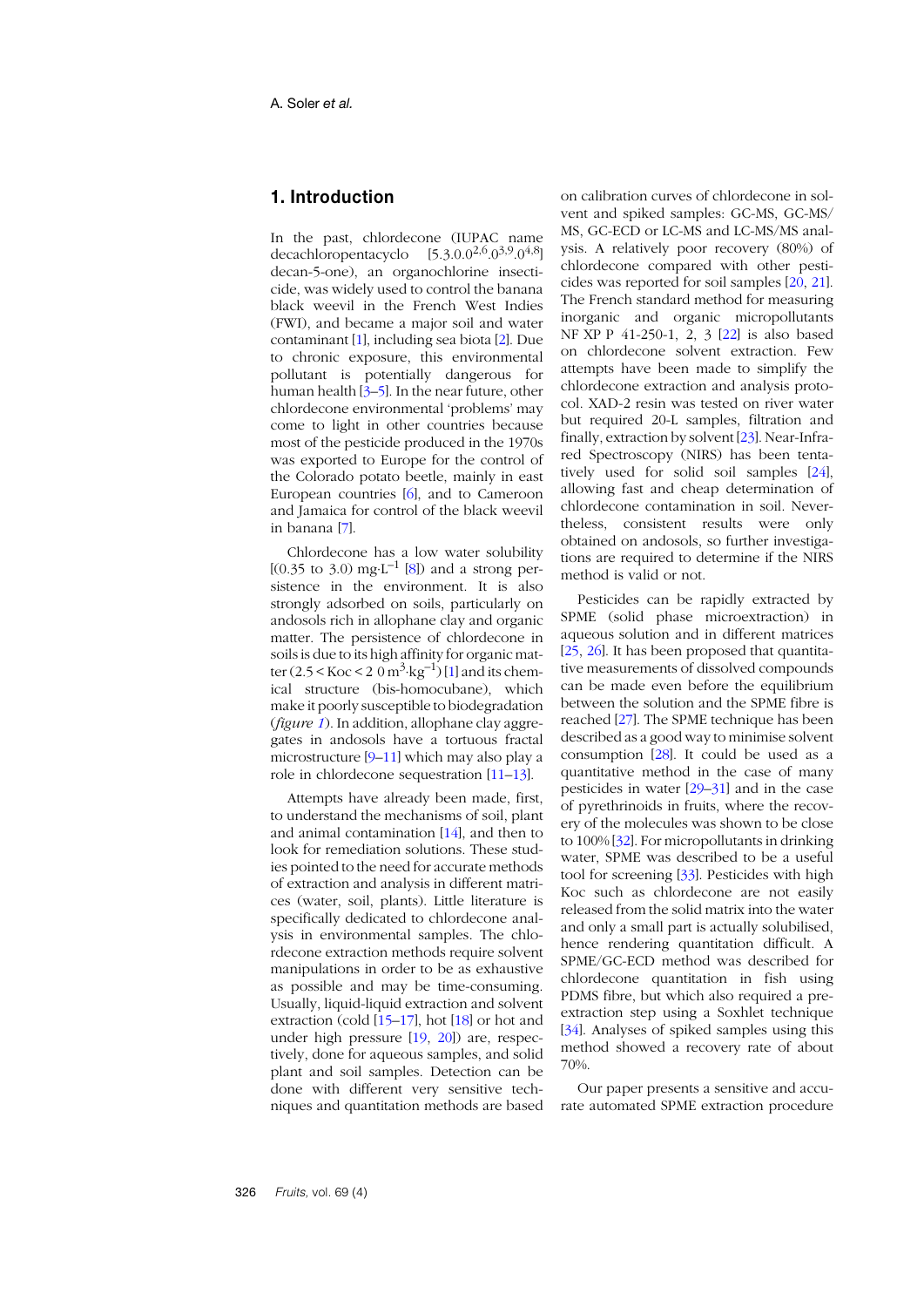followed by GC-MS (or GC-MS/MS) analysis in small water, plant and soil samples (test portion = 500 mg for soil and plants) for quantitative analyses of chlordecone. Direct SPME extraction is carried out for water samples and calculations using a calibration curve of chlordecone standard in ultrapure water. Meanwhile, quantitation for plant and soil samples required a modified standard addition method with the zero-intercept calculation [[35](#page-14-0), 3[6](#page-14-1)]. The method enabled the problem of difficult exhaustive extraction of chlordecone from samples and solvent manipulation to be overcome. For water samples, a national inter-laboratory trial allowed the comparison of the data obtained with the SPME extraction/GC-MS method with liquid/liquid extraction methods in other laboratories. Then, duplicated plant and soil samples were analysed in the CIRAD laboratory in the FWI using the proposed method and were also analysed with the normalised method 'NF XP P 41-250-1, 2, 3' by the *Laboratoire Départemental d'Analyse (*LDA26 in Drôme*,* France*,* a laboratory accredited for pesticide analysis). This method was used as a reference method for chlordecone estimations in our samples. Then, another set of duplicated soil samples were analysed using the proposed method in the CIRAD laboratory in the FWI and a second SPME/GC-MS method in which quantitation was done with chlordecone labelled with  $C_{13}$  as an internal standard in the CIRAD laboratory in Montpellier (France). The advantages, drawbacks and limits of the methods are discussed.

# **2. Experimental**

#### **2.1. Water samples**

An inter-laboratory trial for chlordecone analysis in water was organised by BRGM in Orléans (France) [3[7](#page-14-2)], which provided two types of water samples (two duplicates each) from a continental surface water  $(0.3 \text{ u} \text{g} \cdot \text{L}^{-1})$  and from an underground river  $(0.1 \text{ ug} \cdot \text{L}^{-1})$ . In our laboratory, the samples



were used as received with no further preparation. They were directly analysed by SPME/GC-MS after addition of the internal standard (*e.g*., 250 µL of a metoxychlor solution 37.5  $\mu$ g⋅L<sup>-1</sup> in ultrapure water) with a calibration curve of chlordecone in water (see §3.3.1). All other ten laboratories used solvent extraction and MS or MS/MS detection after GC or LC separation. The results validated the use of SPME as a good and simple extraction method for chlordecone analyses in water samples (*table [I](#page-3-0)*). A reference solution of chlordecone  $(2000 \text{ kg} \cdot \text{L}^{-1})$  in cyclohexane was then diluted in acetone then in water for SPME extraction in order to give a solution within the range of the chlordecone concentration of the calibration curve  $(\sim 2 \mu g \cdot L^{-1})$ .

#### **2.2. Plant and soil samples**

Chlordecone measurements were made using both soil samples (andosols and ferralsols) and plant samples (pineapple roots). Andosols are known in the FWI for their high chlordecone retention capability compared with other types of soils [[24](#page-13-9), [38](#page-14-3)]. Pineapple in the FWI is often grown on previously contaminated banana plots, meaning pineapple is potentially one of the most contaminated crops.

For preparation of samples and sub-samples, soil samples (200 g) and plant samples (20 g) were partly air-dried overnight at

#### <span id="page-2-0"></span>**Figure 1.**

Molecular structures of chlordecone (decachloropentacyclo[5.3.0.0<sup>2,6</sup>.0<sup>3,9</sup>.0<sup>4,8</sup>]decan-5-one), Mirex (dodecachloropentacyclo[5.3.0.02,6.03, 9.04,8]decane), chlordecol (decachloropentacyclo  $[5.3.0.0^{2,6}.0^{3,9}.0^{4,8}]$ decan-5-ol), chlordecone-5b-hydro (1,2,3,4,6,7,9,10,10-nonachloropentacyclo [5.3.0.0<sup>2,6</sup>.0<sup>3,9</sup>. 0<sup>4,8</sup>] decan-5-one) (carbon number in IUPAC System) and methoxychlor (1,1,1-trichloro-2,2 bisethane).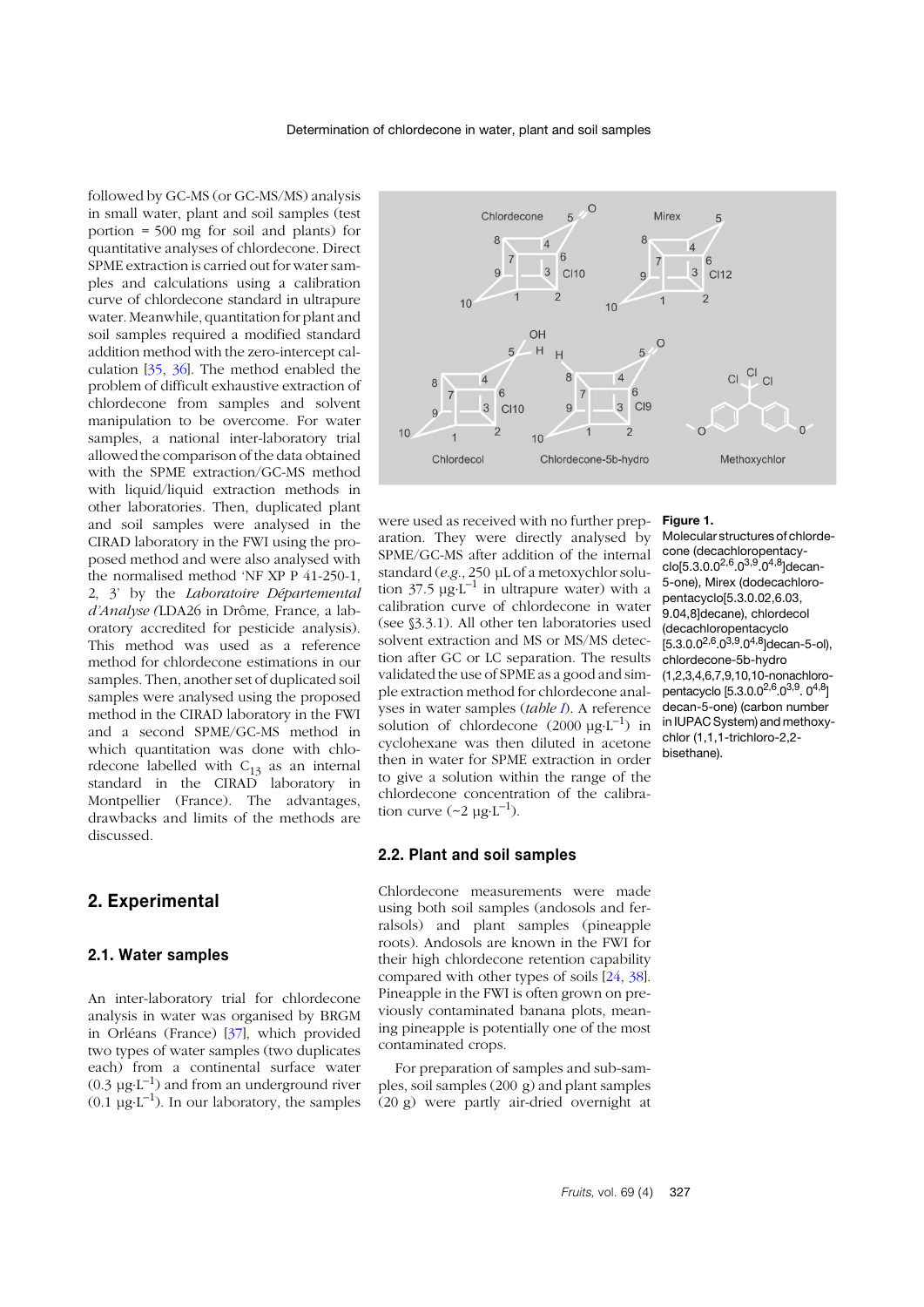<span id="page-3-0"></span>

| Table I. |  |
|----------|--|
|          |  |

| French national inter laboratories trial for chlordecone analyses in water samples [37]. |  |
|------------------------------------------------------------------------------------------|--|
|                                                                                          |  |

| Samples           | [Chlordecone]    |                  | Average bias SPME | Global bias |                |         |
|-------------------|------------------|------------------|-------------------|-------------|----------------|---------|
|                   | Actual value     | <b>SPME</b>      |                   | max         | min            | average |
|                   | $(\mu g.L^{-1})$ |                  |                   | (%)         |                |         |
| Underground water | 0.102            | 0.104<br>0.109   | 4                 | 71          | 3              | 36      |
| Superficial water | 0.304            | 0.320<br>0.317   | 5                 | 85          | $\overline{2}$ | 25      |
| Standard solution | 2002.0           | 2189.0<br>1880.0 | $\overline{2}$    | 104         | $\overline{2}$ | 24      |

Global bias (min, max and average): bias calculated for the 11 participant laboratories.

Bias (SPME) and [chlordecone] by SPME: data for the proposed SPME/GC-MS method with quantitation using a calibration curve of chlordecone standard in ultrapure water (data for duplicated samples).

> 70 °C with no further control of the exact residual humidity. Soil samples were then homogenised in a Retsch® soil grinder (max 100 µm). Plant samples were ground in an 'IKA A11'® grinder. SPME extraction requires the samples to be prepared as water suspensions. To this end, an aliquot of 500 mg of the partially dried and homogenised soil or plant samples (or 1–5 g of fresh weight) were ground for 10 min in 20 mL of distilled water with an automatic stainless steel mortar ('Pulverisette 2'®, *Fritsch*) in order to obtain an extremely thin suspension. The suspension was then diluted to 100 mL with ultrapure water.

> For quantitation, a standardised sub-sampling procedure was used: four 1-mL subsamples of the suspension were removed with an automatic pipette under magnetic stirring at controlled speed at a depth of 2/ 3 of the height of the stirred suspension in a 150-mL glass beaker specifically dedicated to this procedure, and then transferred into pre-weighed 20-mL SPME vials. The internal standard was added to the sub-samples in the SPME vials and ultrapure water was added to bring the final volume to 18.5 mL.

> The repeatability of the sub-sampling procedure was validated on two different soils and pineapple roots with ten 1-mL sub-samples. They were dried at 80 °C for 5 h, and kept overnight under a dry atmosphere with silica gel. Then the dry residues were determined on an electronic scale (± 0.01 mg), and means and standard deviations ( $\alpha$  = 0.05 mg) were calculated.

## **2.3. Optimisation of SPME conditions (fibre, temperature and time)**

PDMS/DVB fibres (polydimethylsiloxane/ divinylbenzene, 65 µm) from Supelco (Bellefonte, PA, USA) were used with an automated extracting and injecting device (CombiPal®, CTC Analytics, Zwingen, Switzerland). Different sets of temperatures and extraction times were tested to optimise the extraction procedure. The sub-samples were preheated at 40 °C, 60 °C or 80 °C for 5 min. Then, SPME extraction [(5, 10 or 30) min at 40 °C, 60 °C or 80 °C] was performed under stirring at 250 rpm. The fibre was desorbed directly into the GC injector at 270 °C for 5 min. Finally, the fibre was cleaned under a nitrogen stream for 30 min at 250 °C during the GC analysis. It was verified that this cleaning procedure avoided any carryover between two analyses. The optimisation was done on a contaminated andosol sample,  $3.87 \text{ mg·kg}^{-1}$  dry weight (dw) and one chlordecone standard solution in water 2.16  $\mu$ g⋅L<sup>-1</sup>, then a second one at low concentration,  $0.36 \mu g \cdot L^{-1}$ . The objective of the optimisation was to find a compromise between the total time required for analysis, and sensitivity and accuracy.

## **2.4. Selection of internal standards**

The internal standard selection was an important preliminary step because SPME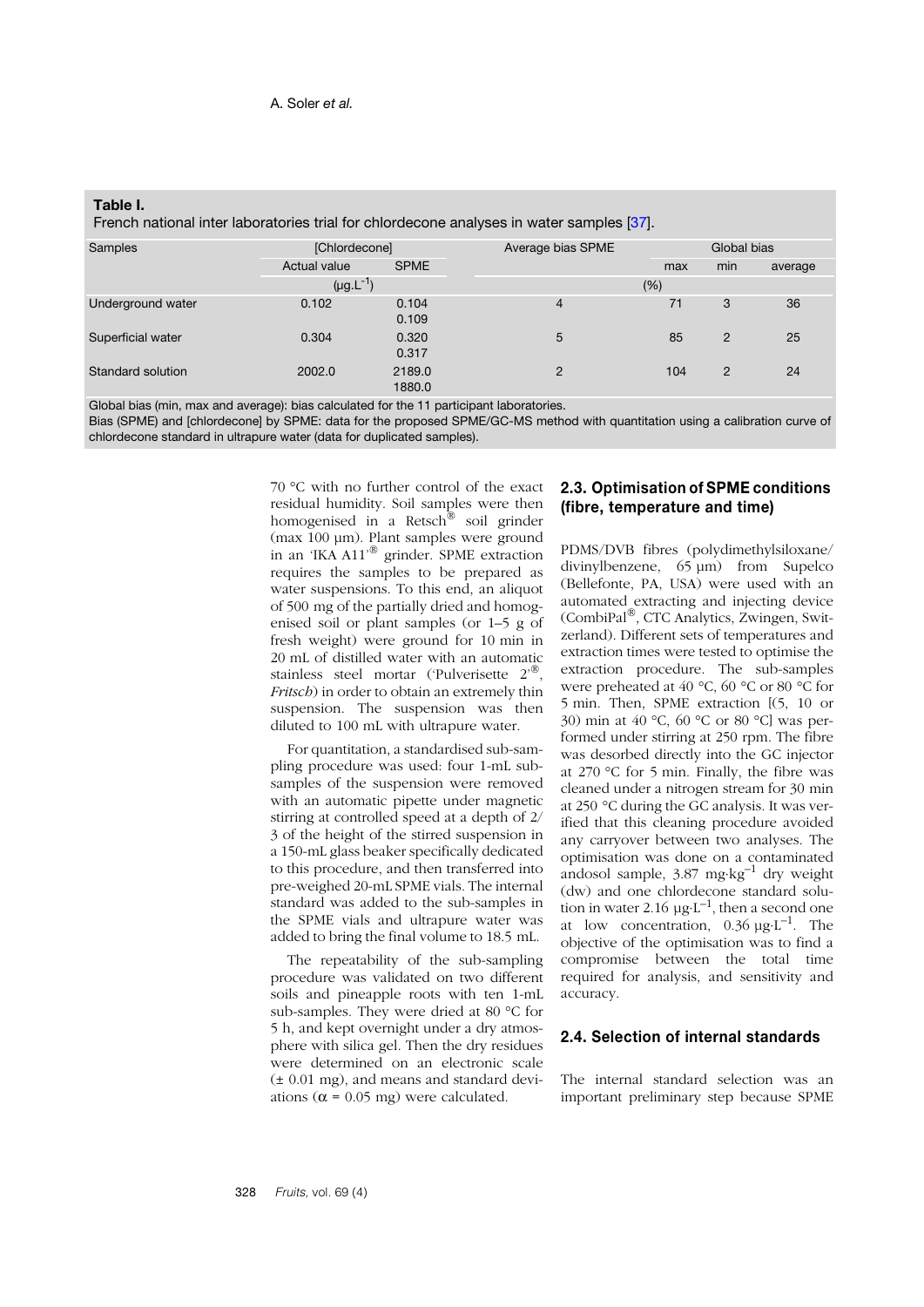extraction is performed in a complex medium. In this medium, the soil or the organic matter is suspended in water, so the molecules are partly adsorbed onto the solid part of the matrix, partly dissolved in the water and partly adsorbed on the SPME fibre. Consequently, the main criterion for internal standard selection was the similarity of their behaviour under the SPME extraction procedure with organic matter or soil suspension in water in the range of chlordecone concentrations and the amounts of soil or organic matter we were working with.

For internal standard selection, increasing quantities of soil or organic matter (andosols and pineapple root samples) were added to pure solutions containing increasing concentrations of different organochlorines [methoxychlor, hexachlorobenzene (HCLB) and dieldrin] and chlordecone. The extractions and analyses were done by SPME/GC-MS and the data obtained for the organochlorines compared with those from chlordecone. The methoxychlor (Metox, IUPAC name: 1,1,1-trichloro-2,2-bisethane) showed very similar uptakes by the SPME fibre to the chlordecone ones at the different concentrations tested (normalised ratio peak areas [organochlorines/chlordecone] of about 1.0 for the different amounts of soil and roots, mean obtained from four different chlordecone concentrations, *figure [2](#page-4-0)*).

Molecules showing more structural similarities with chlordecone, *e.g*., chlordecol, or chlordecone-5b-hydro, or Mirex were discarded (*figure [1](#page-2-0)*) because they have been detected in chlordecone commercial standards at, respectively, 4.0%, 0.5% and 0.4% (pers. commun., C. Mouvet, BRGM). In addition, Mirex has been commonly used as an insecticide in the FWI unlike methoxychlor.

Finally, chlordecone labelled with  $C_{13}$ (chlordecone- $C_{13}$ ) would probably have been the best choice in terms of structural similarities and behaviour under SPME extraction. However, it is expensive for routine analyses, and so was only used for validation of the method using a protocol and a calculation method based on different m/ z ratios and analyses being done in two different CIRAD laboratories.



## **2.5. Instrumentation and GC-MS and GC-MS/MS operating conditions**

Chlordecone analyses were performed on a GC450/MS240 (Varian, USA), separation on a non-polar column: RTX-1ms (Restek, USA), 15 m, 0.25 mm ID, 0.25  $\mu$ m d<sub>f</sub>, with He (purity N60) as the carrier gas with a constant flow rate of 1 mL⋅min<sup>-1</sup>. The injector temperature was constant at 270 °C, and 5 min splitless during fibre desorption followed by a split ratio of 1:50 during analysis. The oven programme was 100 °C (held 5 min), then  $30^{\circ}$ C⋅min<sup>-1</sup> up to 160 °C, then 8 °C⋅min–1 up to 250 °C, then 30 °C⋅min–1 up to 300 °C (held 5 min). The mass detector was a MS240 (Varian, USA) ion trap operating in electron impact ionisation (EI) mode (70 eV).

In the MS method the detection of chlordecone was done using the ions m/z (272 +  $274$ ) and m/z  $237$  ( $37\%$ ) as qualifiers. The ion m/z 355 was discarded because it is also a product of siloxanes from the PDMS/DVB fibre. For Metox, the ion m/z 227 was used for detection and quantification. The main ion m/z 272 ( $C_5Cl_6$ ) results from the symmetric splitting of the cage-like structure of chlordecone (bis-homocuban family).

In the MS/MS method, only one parent ion was selected, in resonance mode, for the chloredecone (m/z 272) and for Metox (m/z 227). The trapping energy selected was

## <span id="page-4-0"></span>**Figure 2.**

Ratio peak area of 'tested internal standard' *vs*. chlordecone in the presence of increasing organic matter or soil ratios [tested internal standard peak areas / chlordecone peak areas] *versus* the amount of dry pineapple roots. Data were obtained from pure solutions of organochlorines tested as internal standards and chlordecone, then internal standard data were normalised against chlordecone data. Means were obtained with four concentrations of pesticides: (0.72, 2.17, 4.34 and  $7.23$ ) µg⋅L<sup>-1</sup> of chlordecone. HCLB: hexachlorobenzene.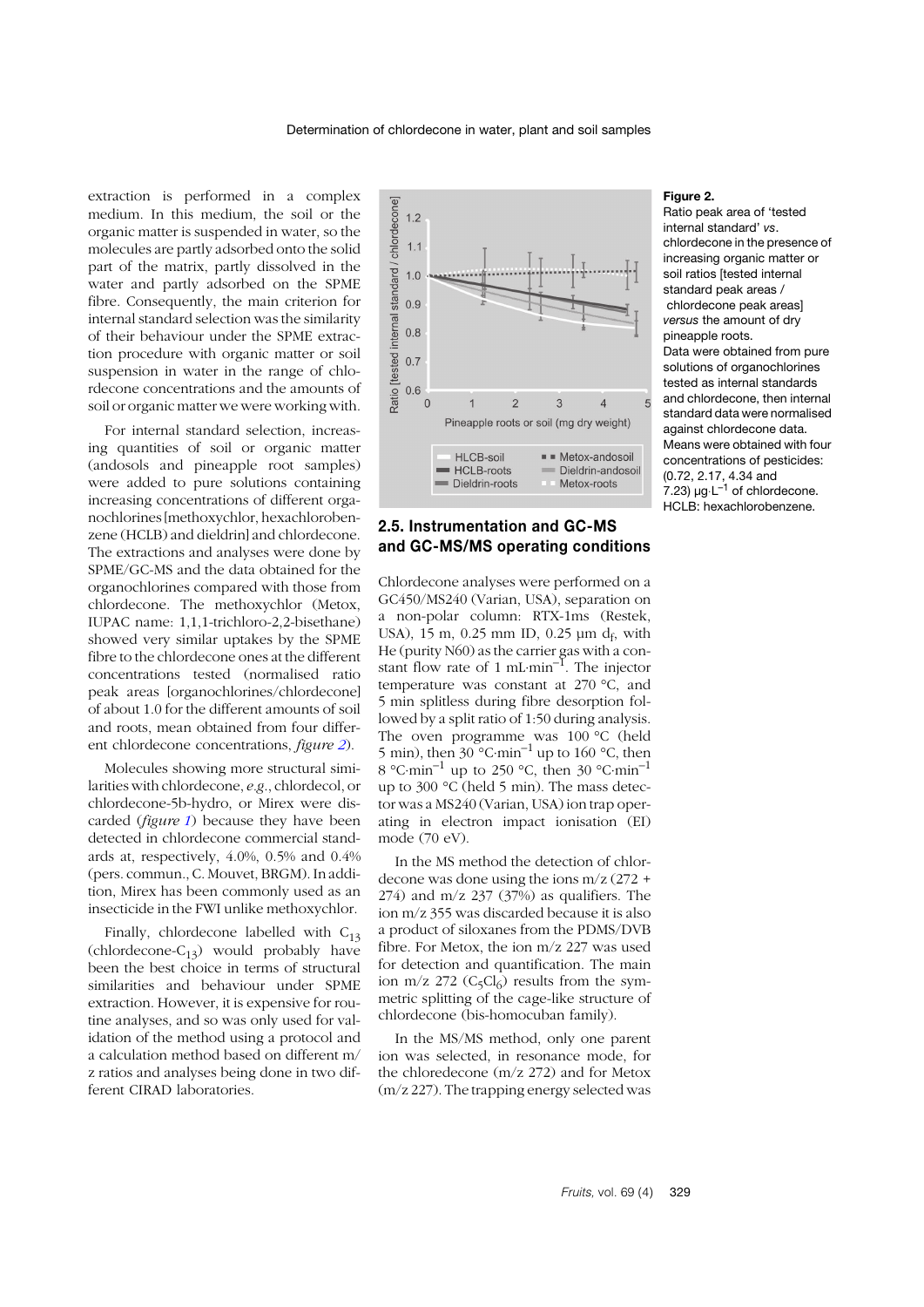$Qz = 0.4$  and the excitation energy was 1.8 V. This resulted in the daughter ions m/ z 237 and  $m/z$  (212 + 196), respectively, for chlordecone and Metox. The ion trap system allowed reducing the number of daughter ions and these ions (and a few m/z around these masses, as m/z 235 and 239 also issued from 272) represent almost 100% of the ions produced by the electronic impacts. The  $m/z$  235 and  $m/z$  239 were used as qualifiers (59% and 49%).

The MS/MS method was developed to confirm the presence of chlordecone in environmental samples where there may be possible interferences due to the matrix, particularly at very low chlordecone concentrations  $(< 0.5 \mu g \cdot L^{-1}$  in the water suspension or about  $1 \mu g \cdot kg^{-1}$  in soil), which reduce the noise signal.

## **2.6. Quantitation**

The chlordecone quantitation in water samples (two replicates) was based on simple comparison with a calibration curve with a chlordecone standard solution in water  $(0.29-10.0 \text{ µg·L}^{-1})$ . The chlordecone quantitation for plant and soil samples was done using a standard addition method to calculate the zero intercept. This method compensates for incomplete SPME extraction and decreases the systematic error. We took into account the model developed by Ai, who showed that quantitative measurement after extraction by SPME is possible in nonequilibrium situations [2[7](#page-13-12)]. This dynamic model, which is based on a diffusion-controlled mass transfer process applied to SPME, states that a linear relationship exists between the adsorbed analyte and its initial concentration in the sample matrix before equilibrium is actually reached. We used this characteristic to reduce soaking of the SPME fibre to the minimum time required for chlordecone quantitation.

The standard addition was done as follows: four 1-mL sub-samples of the same water suspensions, using the standardised sub-sampling procedure described above, were spiked with chlordecone, giving four concentrations of added chlordecone of, respectively, (0.00, 0.72, 1.44 and

2.16)  $\mu$ g⋅L<sup>-1</sup>, in a final volume of 18.5 mL. The final internal standard concentration was  $0.5 \mu g \cdot L^{-1}$ . The chlordecone standard was prepared from 10 mg pre-weighed vials of chlordecone (AccuStandards®, 99.7% GC-MS), diluted in 100 mL of methanol followed by two subsequent dilutions in water up to 53  $\mu$ g⋅L<sup>-1</sup>. Then, by linear regression, the actual concentrations of the solid samples were estimated assuming that, in our conditions, the ratio 'chlordecone adsorbed on the particles in the suspension *versus* chlordecone dissolved in water' (and hence accessible to fibre uptake) is the same for both the added chlordecone and the initial contamination to be evaluated. This important hypothesis is discussed in the 'results and discussion' section below. Data were accepted only when the linear regression for both the chlordecone peak area and ratios [chlordecone peak area / internal standard peak area] against the added chlordecone concentrations from the four replicates gave  $R^2$  > 0.995.

## **2.7. Test of the method**

First, the repeatability of the analyses with this SPME/GC-MS method was validated. Ten replicates of nine different soil samples were analysed. The samples were as follows: a mixture of different soils used as a reference with a chlordecone contamination of  $3.6 \text{ mg} \cdot \text{kg}^{-1}$ , and four andosols and four ferralsols with different chlordecone contaminations ranging from (0.26 to 5.66) mg⋅kg–1 [Laboratoire Départemental d'Analyse (LDA26) data], representative of the range of contamination observed in Martinique soils. Chlordecone concentrations were measured and compared with LDA26 data.

Second, the method was validated on 70 andosol samples with different levels of allophane clay and organic matter contents, analysed with two methods: first, with the proposed method in our laboratory, then with the LDA26 method (hot solvent extraction followed by GC-MS). The correlation between the two sets of data was calculated.

Third, we compared the proposed quantitation method in the CIRAD Martinique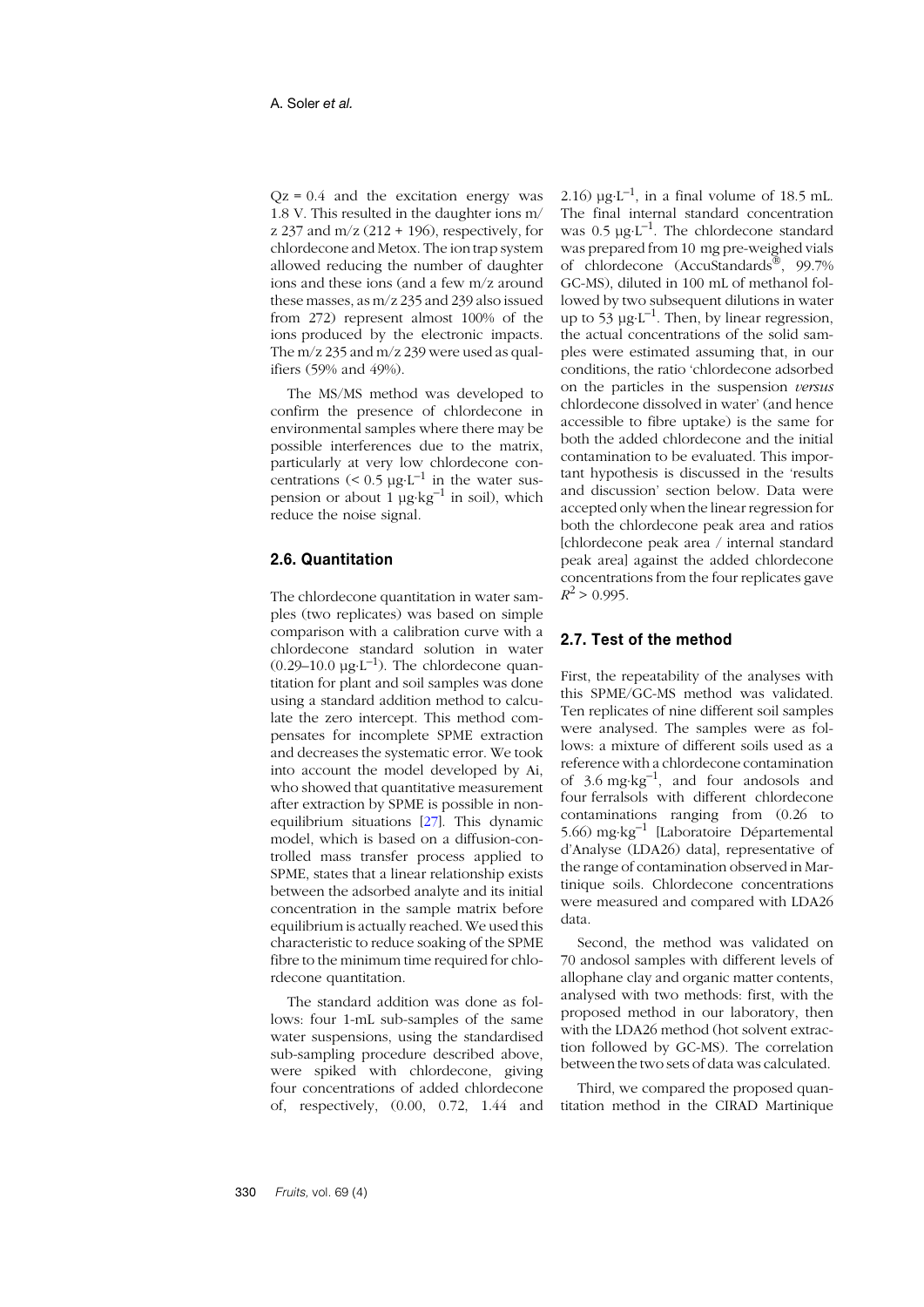<span id="page-6-0"></span>

| Table II. |  |  |
|-----------|--|--|
|           |  |  |

Variability of the 1 mL sub-sample dry weights from a water suspension (100 mL) of 500 mg of soil or organic matter samples under magnetic stirring.

| Type of sample                                        | Dry weight of the sub-sample effectively taken<br>(mg) | Standard deviation<br>(equivalent in %) |  |
|-------------------------------------------------------|--------------------------------------------------------|-----------------------------------------|--|
| Andosol                                               | $4.99 \pm 0.33$                                        | 6.71                                    |  |
| Ferralsol                                             | $5.36 \pm 0.35$                                        | 6.48                                    |  |
| Pineapple roots                                       | $4.81 \pm 0.28$                                        | 5.76                                    |  |
| Standard deviations are calculated on ten replicates. |                                                        |                                         |  |

laboratory using the same SPME procedure but followed by GC-MS analyses with chlordecone- $C_{13}$  as an internal standard in the CIRAD Montpellier laboratory. In that case, the quantitation was based on the m/z ratios. Resulting from hexachlorocyclopentadien condensation, eight  $C_{13}$  isotopes were introduced into the molecule structure (Innovation & Chimie Fine, Manosque, France). The MS quantifying method with chlordecone- $C_{13}$  as an internal standard is carried out in SIM mode. Focused on the main fragment  $C_5Cl_6$  four quantifying ions and one qualifying ion m/z 270, 272, 279, 280 and 276, respectively, were selected. Because of the isotopic configuration of chlorine and many doublet interferences, the simple use of the major ions in the co-eluted molecules was prohibited. A mean spectra, subtracted by the mean noise, was taken at the apex of the chlordecone chromatographic peak. Calibrations, based on 270/279, 270/280, 272/279 and 272/280 ratios, were calculated from increasing amounts of chlordecone [(0, 50, 100 and 600) ng] compared with 100 ng of chlordecone<sub>13</sub>. Coefficients of determination ranged from 0.9996 to 0.9999.

The correlation between the two sets of data was calculated. The test focused on the comparison between the standard addition calculation with Metox as an internal standard and the direct calculation from a calibration curve with chlordecone- $C_{13}$  as an internal standard. Direct calculation was possible with chlordecone- $C_{13}$  because it was expected to exhibit exactly the same

behaviour under the SPME technique as the chlordecone.

## **3. Results and discussion**

## **3.1. The sub-sampling procedure from water suspensions**

An important element to be taken into account is the representativeness of such small sub-samples with respect to the original samples. That is why it was very important to perform grinding in two steps, particularly of soils, to ensure a homogeneous water suspension under stirring. Finally, standardising the sub-sampling procedure by using an automatic pipette was also an important step for accuracy of the analyses as it reduced the variability of the dry weight of the sub-samples.

The sub-samples, 1 mL of the suspension (500 mg dry sample in 100 mL of water), corresponded to a dry weight of about 5 mg (*table [II](#page-6-0)*). For the three types of samples, two different soil samples and one root sample, the standard deviations ranged from 5% to 7%, indicating satisfactory repeatability of the sub-sampling method for these very small samples.

It is important to note that, at this stage of the sampling procedure, the samples were not necessarily completely dry. The dry weights of the sub-samples were actually determined after SPME extraction and GC-MS analysis. They were dried directly in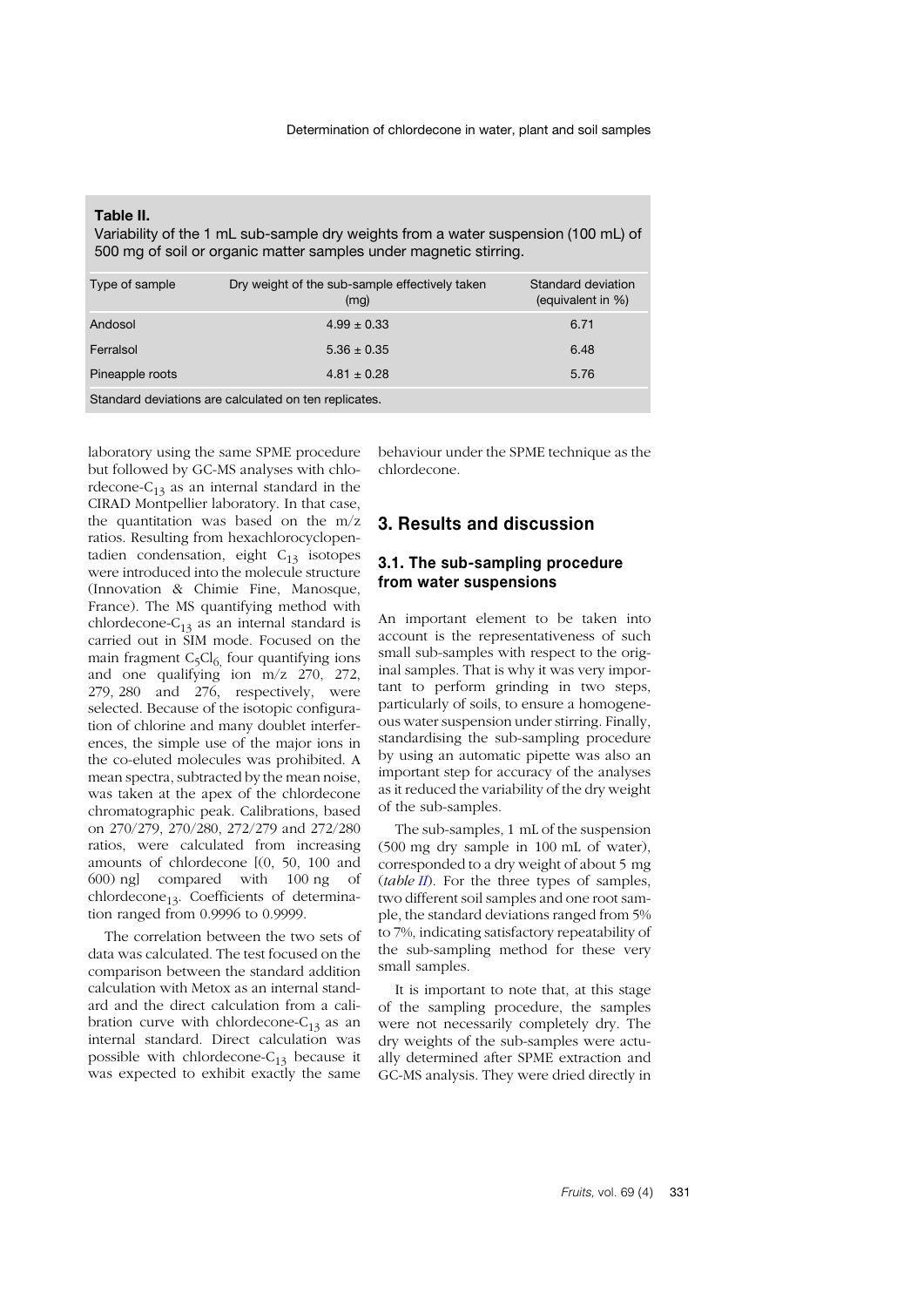the pre-weighed vials and the data used for the subsequent calculation of contaminations was expressed in chlordecone mg⋅kg–1 dry weight.

Nevertheless, we also checked that calculating a dry weight mean on 10 replicated sub-samples taken in the same 100 mL of water suspension from which the four spiked sub-samples were taken did not affect the accuracy of the quantitation. The dry weight evaluation saved a lot of time because it could be measured the very same day as the analyses instead of 48 h later when the spiked sub-samples were dried in their pre-weighed vials. Drying 1 mL of solution was much faster than drying 18.5 mL.

## **3.2. Optimisation of SPME conditions (fibre, temperature and time)**

#### **3.2.1. Selection of SPME fibres**

Three different SPME fibres were tested: a non-polar PDMS fibre - polydimethylsiloxane (100 µm), a medium polarity PDMS/DVB fibre - polydimethylsiloxane/ divinylbenzene (65 µm) and a CAR/PDMS fibre - carboxen (porous carbon coating)/ polydimethylsiloxane (85 µm); the CAR/ PDMS fibre and PDMS fibre (100 µm) exhibited a lower extraction rate for chlordecone than the PDMS/DVB fibre. For example, the limit of detection in water with a GC-MS detector was, respectively, 72.0  $ng·L^{-1}$  and  $35.0 \text{ ng·L}^{-1}$  using the PDMS fibre and the PDMS/DVB fibre, but the PDMS fibre can be cleaned faster than the PDMS/DVB fibre (15 min *vs*. 30 min). The CAR/PDMS fibre produced many additional peaks and interferences during GC analyses. These observations were consistent with those made in a polychlorobiphenyl study using the SPME technique [[25](#page-13-10)], and finally led to our choice of the PDMS/DVB fibre for analyses.

## **3.2.2. Extraction temperature and extraction time of the fibre in the water suspension**

Increasing the extraction temperature (40 °C, 60 °C or 80 °C) increased the MS signals by

1.1 (60 °C compared with 40 °C) and 1.8 (80 °C compared with 40 °C) for chlordecone. The temperature 80 °C was retained for the extraction procedure.

The chlordecone SPME uptakes from a soil sample (chlordecone: 3.87 mg⋅kg<sup>-1</sup> dw) suspended in water increased linearly from 5 min to 30 min (× 5.4) and increased only 1.8 times for the chlordecone standard solution at 2.16  $\mu$ g⋅L<sup>-1</sup>.

In the experiments at a low concentration of chlordecone (a standard solution of chlordecone in water at 0.36  $\mu$ g⋅L<sup>-1</sup>, which could be representative of what is currently available in water suspensions of our environmental samples) an increased uptake was observed from 5 min to 10 min then to 20 min (at 80 °C) by, respectively, 106.3% and 165.0%. The limit of quantitation is often determined by a S:N ratio of 10 (chlordecone peak signal *versus* baseline noise signal). These ratios were 14, 28 and 45 for, respectively, (5, 10 and 20) min. Consequently, because the objective was to reduce the time required for the total procedure 'extraction plus analysis' to the minimum, we determined that a 10-min extraction was still acceptable for chlordecone analyses in these conditions.

The linear increase in uptake between (5 and 30) min also showed that the equilibrium between the chlordecone adsorbed on the fibre and the dissolved chlordecone was in any case not reached, as previously observed with other pesticides, not even after 2 h of extraction [[27](#page-13-12), [33](#page-13-17)].

## **3.3. Calibrations**

## **3.3.1. SPME/GC-MS calibration and limits of detection and quantitation**

The chlordecone uptake with the SPME/GC-MS procedure, measured by the ratio [chlordecone peak area/ internal standard peak area] from a standard chlordecone solution in water, increased linearly *versus* the chlordecone concentration in the range of 0.29– 10.0 μg⋅L<sup>-1</sup> with  $R^2 = 0.9974$  (*figure 3[a](#page-8-0)*). Meanwhile, the Metox uptake (internal standard at  $0.5 \mu g \cdot L^{-1}$ ) was constant when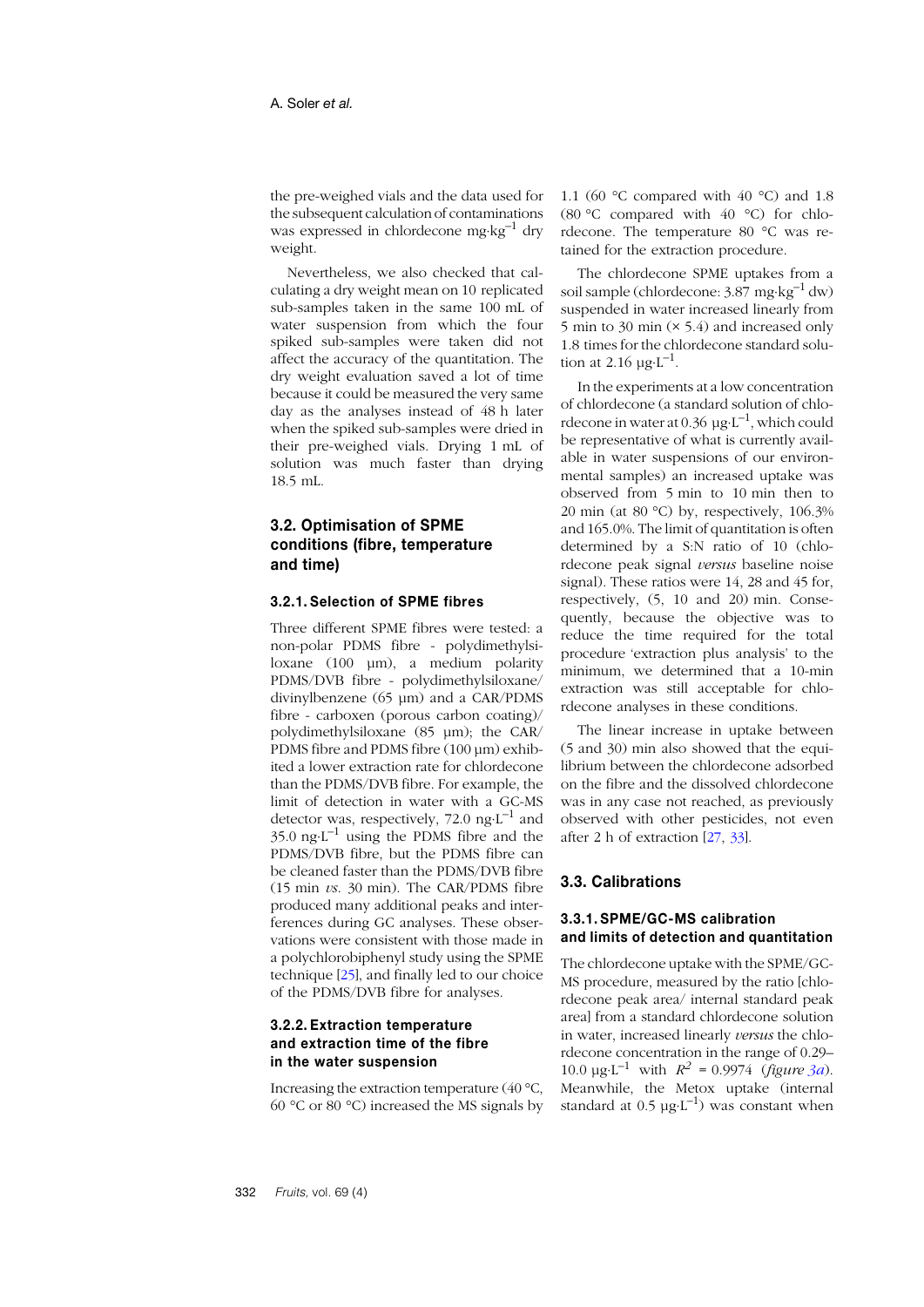chlordecone concentration increased [[27](#page-13-12), [29](#page-13-14), [33](#page-13-17)].

With this SPME/GC-MS method (10 min extraction), the detection and quantitation limits were in water samples: LOD<sub>MS-water</sub> =  $35.0 \text{ ng L}^{-1}$  ([signal:noise] = 3), and LOQ<sub>MS-water</sub> = 80.0 ng⋅L<sup>-1</sup> ([signal:noise] = 10), the LOD and LOQ measured by successive dilution until [signal:noise] =  $3$  or 10 were reached; and in soil samples: LOD<sub>MS-soil</sub> =  $0.05 \text{ mg} \cdot \text{kg}^{-1}$ , and LOQ<sub>MS-soil</sub> =  $0.2 \text{ mg·kg}^{-1}$  (measured on andosols with high retention properties due to their allophane and organic matter contents, as explained above). Therefore, the LOD and LOQ determined on andosol and root samples were not significantly different, probably because andosols are rich in organic matter and allophane clay and have a strong retention capability for chlordecone.

#### **3.3.2. SPME/GC-MS/MS calibration at low chlordecone concentrations and limits of detection and quantitation**

In the MS/MS method, calibration was made between  $4.3 \text{ ng·L}^{-1}$  and  $138.6 \text{ ng·L}^{-1}$  of chlordecone in water using the same SPME procedure for 10 min at 80 °C. The ratio [chlordecone peak area/ internal standard peak area] was linearly correlated with the chlordecone concentration (*figure [3b](#page-8-1)*). The [signal:noise] ratios were good for quantitation, ranging from 68 to 1163.

In our conditions, with this method, the limit of detection was  $\text{LOD}_{\text{MS/MS-water}}$  =  $0.5$  ng⋅L<sup>-1</sup> in water, while the limit of detection on andosol determined in the water suspension was  $\text{LOD}_{\text{MS/MS-}sol}$  = 15 ng⋅kg<sup>-1</sup> dw. The limits of quantitation were  $\text{LOQ}_{\text{MS/MS-water}}$  =  $2.0 \text{ ng L}^{-1}$  in water and  $LOQ_{MS/MS-soil}$  $80 \text{ ng} \cdot \text{kg}^{-1}$  dw in soil (with [signal:noise] = 10).

These data show that it is reasonable to measure chlordecone contamination in water under the LMR level (European Norm LMR  $≤ 0.05 \mu g \cdot L^{-1}$  in water; Reg. (EC) No 839/2008) and this is also the case for plant and soil samples in water suspensions, at least when the chlordecone released into the water suspension is within this range of concentrations.

It should be noted that these limits are related to the short chlordecone extraction



time by SPME (10 min) required for our method. One would expect lower limits with a longer extraction time, but this would have been in contradiction with our objective of defining a rapid analytical procedure.

## **3.4. Methods of quantitation for plant (pineapple roots) and soil samples**

#### **3.4.1. Hypotheses for the quantitation methods**

The quantitation of sample contamination was based on the addition of known amounts of a chlordecone standard solution under the following hypothesis. The assertion made by Ai [2[7](#page-13-12)] is also valid for the measurement of chlordecone in a water suspension of a solid sample where the source of the contamination is the solid phase (organic matter or soil) instead of just water when the samples are prepared following our procedure.

#### <span id="page-8-0"></span>**Figure 3.**

<span id="page-8-1"></span>a) Calibration curve of chlordecone in water (SPME GC-MS). b) Calibration curve of chlordecone in water (SPME GC-MS/MS). SPME/GC-MS and MS/MS calibration for chlordecone in water with Metox as an internal standard. Means of three replicates. For the low concentration (MS/MS) the ratio [signal:noise] ranged from 68 for 4.3 ng⋅L–1 chlordecone to 1163 for 138.4 ng⋅L–1 chlordecone.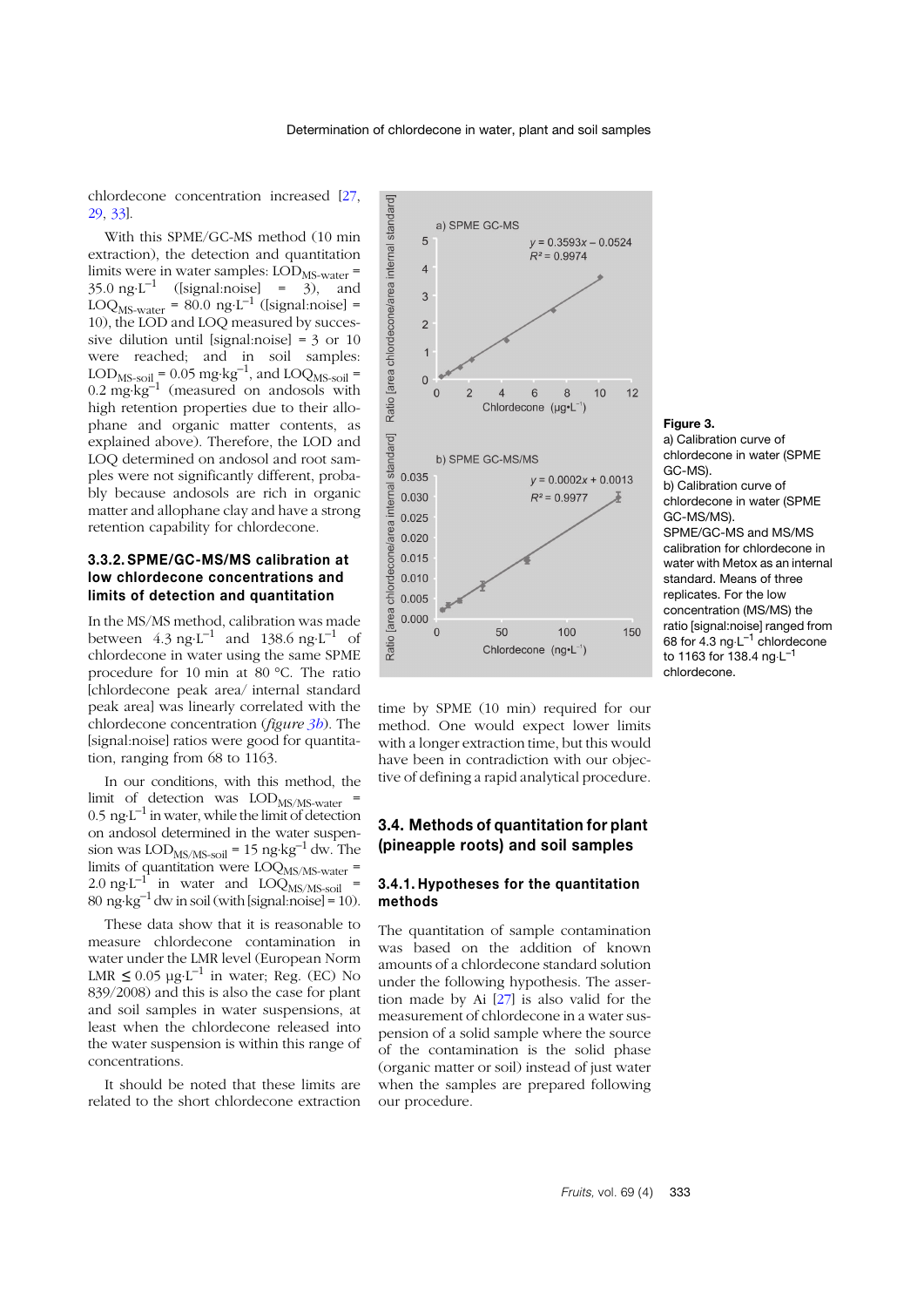#### <span id="page-9-0"></span>**Figure 4.**

Chlordecone analysesbySPME GC-MS in water suspension of contaminated pineapple roots  $(30 \text{ mg} \cdot \text{kg}^{-1} \text{ dw})$ .

SPME/GC-MS: ratios [chlordecone peak areas / internal standard peak areas] *versus* chlordecone concentration in the presence of contaminated pineapple roots.

The pineapples were grown on contaminated soil. The amounts (mg dw) indicated are those weighed in the vial after chlordecone analyses. The '0.00 mg' was the normal calibration curve in water. Internal standard concentration 1.5 μg⋅L<sup>-1</sup>. Standard deviations for chlordecone analyses and organic matter dry weights from four replicates.





#### <span id="page-9-1"></span>**Figure 5.**

Quantitationofchlordeconein soilbylinear regression onfour spiked samples SPME/GC-MS determination of chlordecone contamination in andosol.

The chlordecone available to the SPME fibre in the four spiked samples was given by the peak area and the ratio [chlordecone peak area/internal standard peak area]. The actual total amount of chlordecone in the 'sample' and 'the added chlordecone' was given by the ratio |b/a|, *b* and *a* being the coefficients of the linear regression between the chlordecone peak area or ratio [chlordecone/internal standard] *vs.* added chlordecone concentration, in the form *y* = a*x* + b. Then the result was expressed in mg⋅kg–1 dw, taking into account the average dry weight of ten 1 mL-subsamples of soil in water suspension was 4.6 mg dw. The andosol contamination was also determined by the LDA26 method at 1.57 mg⋅kg–1 dw.

Calculation method 1)  $a = 0.7344$ ;  $b = 0.3394$ ; soil sample 4.6 mg dw on

ten replicates of 1 mL sub-samples.<br>2) X intercept: |b/a| = 0.46215 µg⋅L<sup>−1</sup> (vol. 18.5 mL).

3) Soil sample dw =  $4.6$  mg in 18.5 mL (final vol. for SPME).

4) Chlordecone contamination =  $1.859$  mg⋅kg<sup>-1</sup> dw.

The consequence of this hypothesis is that, in the suspension, the ratio of the chlordecone adsorbed on the solid sample to the chlordecone released in the water suspension is the same for the added chlordecone (increased amounts of standard solution) and the chlordecone from the contaminated sample. If this hypothesis is true, quantitative measurement of chlordecone contamination of solid samples in water suspension should be possible in our conditions of sample preparation. This was confirmed by the experimental data presented hereafter.

#### **3.4.2. Test of the hypotheses**

The chlordecone uptake by the fibre increased linearly with increasing amounts of chlordecone [range (0.72 to 7.23)  $\mu$ g⋅L<sup>-1</sup>] added to the suspension of contaminated roots in water. This was observed for different amounts of roots in the water suspension (*figure [4](#page-9-0)*). The contamination of roots was estimated at  $30 \text{ mg} \cdot \text{kg}^{-1}$  dw by the LDA26 method with hot solvent extraction. This linear increase was also observed on two soil samples, an andosol with chlordecone contamination of 1.5 mg⋅kg<sup>-1</sup> dw, and a ferrasol with chlordecone contamination of 0.36 mg⋅kg<sup>-1</sup> dw (data not shown).

These data confirmed our initial hypothesis and also showed that the chlordecone contamination of plant and soil samples can be estimated using a simple linear regression and the standard addition method calculating the zero intercept.

#### **3.4.3. Quantitation of chlordecone contamination of soils and plant root samples by SPME/GC-MS**

In an andosol, the chlordecone contamination was estimated with the linear regression equation in the form  $y = ax + b$ , where  $y =$ ratio [chlordecone/internal standard] and  $x =$  "added" chlordecone concentrations,  $a =$ slope and  $b =$  intercept on the *Y* axis (*figure [5](#page-9-1)*). The "calculated" concentrations given by the intercept of the linear regression curve with the X axis (calculated as [b/ a]) actually represents what the concentration of the total chlordecone (dissolved plus adsorbed on the soil) would have been in the 18.5-mL water suspension. Then, the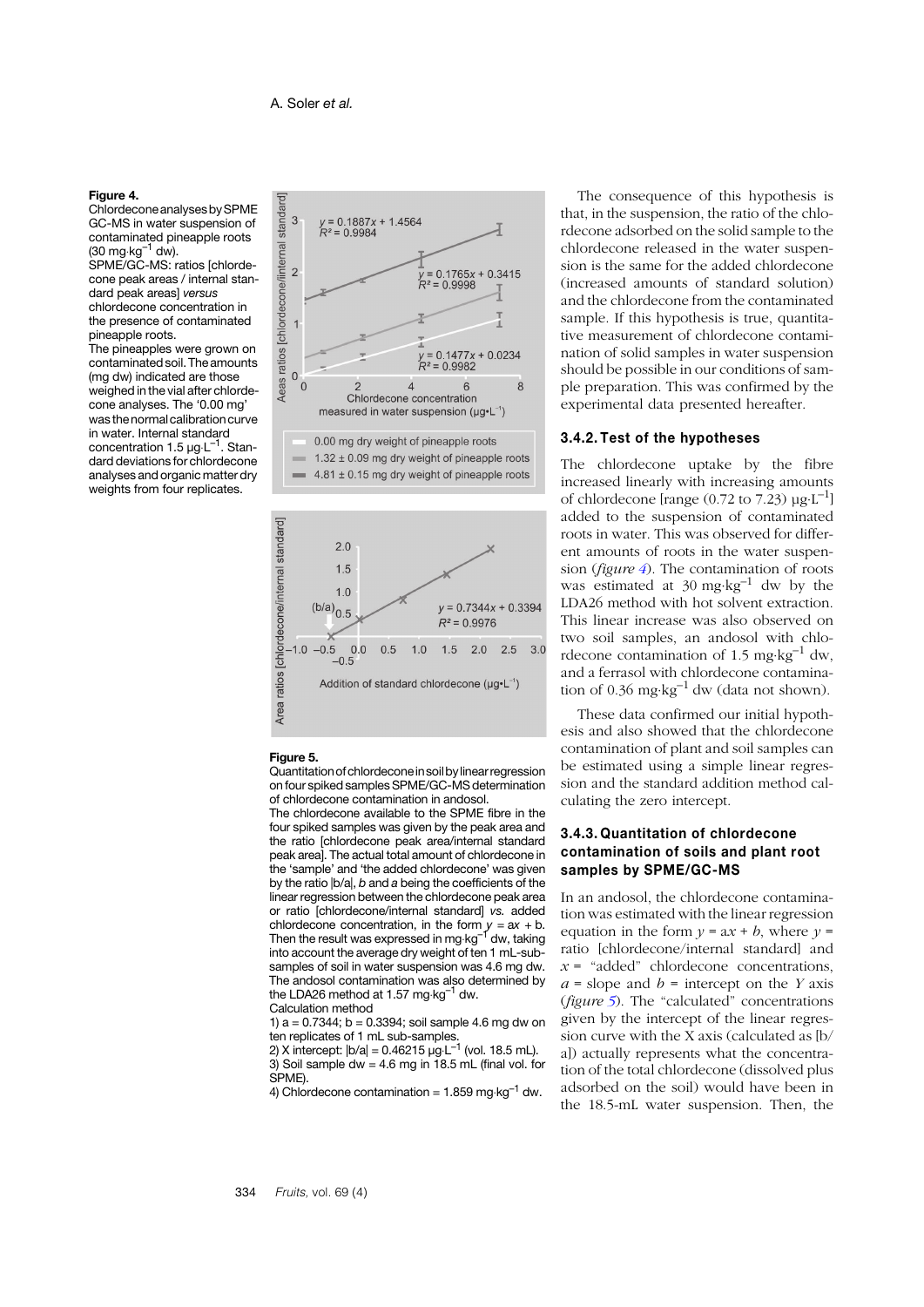#### <span id="page-10-0"></span>**Table III.**

Variability of chlordecone analyses on soil samples with two GC/MS techniques (F.W.I.).

| Soil samples                                                                    | LDA26 method                           | Proposed SPME method  |            |              |  |
|---------------------------------------------------------------------------------|----------------------------------------|-----------------------|------------|--------------|--|
|                                                                                 | mg $\cdot$ kg <sup>-1</sup> dw (± 30%) | $mg \cdot kg^{-1}$ dw | $\sigma$   | $\sigma$ (%) |  |
| Reference 'Soil mixture'                                                        | 3.60                                   | 3.84                  | $\pm 0.68$ | 17.7         |  |
| Andosol 1                                                                       | 1.50                                   | 1.51                  | ± 0.38     | 25.2         |  |
| Andosol 2                                                                       | 1.12                                   | 1.25                  | ± 0.09     | 6.8          |  |
| Andosol 3                                                                       | 1.77                                   | 1.53                  | ± 0.21     | 13.7         |  |
| Andosol 4                                                                       | 5.35                                   | 5.37                  | ± 0.81     | 15.2         |  |
| Ferralsol 1                                                                     | 0.26                                   | 0.32                  | ± 0.09     | 28.0         |  |
| Ferralsol 2                                                                     | 0.86                                   | 0.65                  | ± 0.14     | 21.8         |  |
| Ferralsol 3                                                                     | 1.76                                   | 1.97                  | $\pm$ 0.24 | 12.0         |  |
| Ferralsol 4                                                                     | 5.66                                   | 5.77                  | $\pm 0.70$ | 12.1         |  |
| the contract of the contract of the contract of the contract of the contract of |                                        |                       |            |              |  |

dw: dry weight.

LDA26 (*Laboratoire Départemental d'Analyse)* method: ± 30% global variability indicated by the laboratory. SPME method: each mean obtained from 10 replicates.

sample dry weight enabled the final calculation to express the chlordecone contamination in mg⋅kg–1 dry weight. The result was 1.859 mg⋅kg<sup>-1</sup> dw. The contamination of the soil sample in this experiment was also measured with the GC-MS normalised method with hot solvent extraction in the LDA26: 1.57 mg⋅kg<sup>-1</sup> ( $\pm$  30%). Note that the concentrations of the added chlordecone were in the range of the initial sample contamination.

This calculation applied to the pineapple root data for two different amounts of the same contaminated sample gave a contamination of 27.2 ± 2.4 mg·kg<sup>-1</sup> and 29.6 ± 2.7 mg⋅kg<sup>-1</sup>, respectively, with  $(1.32 \text{ and }$ 4.81) mg (dw) of pineapple roots (*figure [4](#page-9-0)*). Both values were in the range of the LDA26 estimation with hot solvent extraction that gave an estimation of 30.0 mg⋅kg<sup>-1</sup> ( $\pm$  30%).

#### **3.5. Validation of the method**

## **3.5.1. Repeatability of the analyses on soil samples by the SPME/GC-MS method**

The consistency of the chlordecone analyses was evaluated with ten replicates on different soils (*table I[II](#page-10-0)*): one reference mixture of soils used to control the performances of the equipment in our laboratory periodically, four andosols and four ferralsols with

different levels of contamination. First, the data were very close whatever the method of quantitation used. Second, the variability of data obtained with the SPME/GC-MS method increased when the level of contamination decreased clearly for the ferralsols (12.0% to 28.0%), and ranged from 6.8% to 25.2% for andosols. The difference may be a result of the organic carbon and allophane content being highly variable in andosols. Nevertheless, the data are similar to the variability claimed by the LDA26 (± 30%). They included the whole process of sampling, sub-sampling, the SPME extraction and the analysis by GC-MS.

#### **3.5.2. Comparison of soil analyses using the proposed method and the normalised method**

The analysis data were compared on 70 duplicated andosol samples analysed and quantified by the CIRAD and LDA26 laboratories. The correlation coefficient between the two sets of data (*figure [6](#page-11-0)*) was  $r = 0.86$ , which is very good if we take into account that these data represent trace analyses and that the accuracy of the chlordecone analyses is about 30%. Another point is the fact that the analyses were done in two different laboratories, and it is well known that in these conditions, results sometimes vary considerably.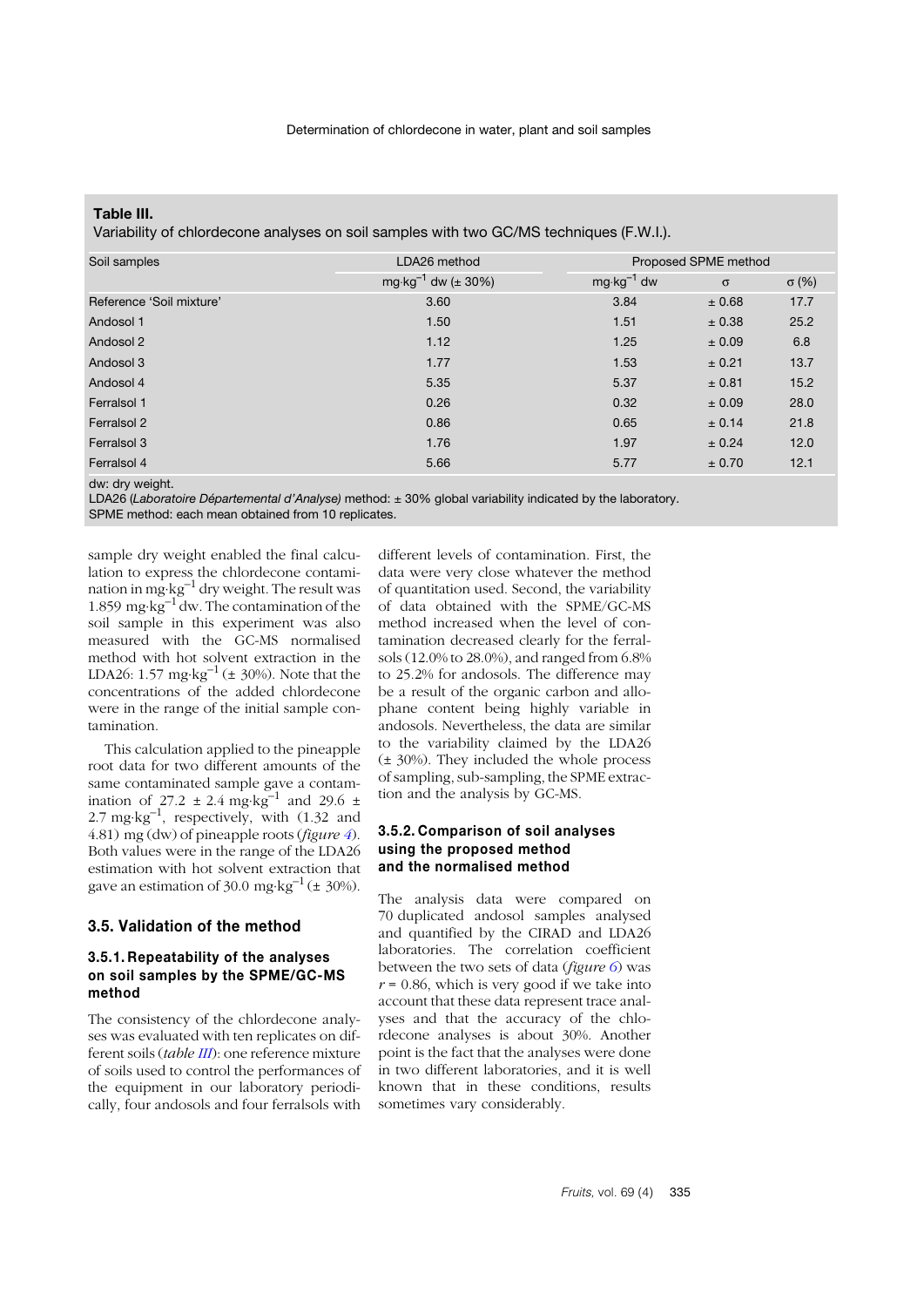## <span id="page-11-0"></span>**Figure 6.**

Comparison of soil chlordecone contamination estimates by SPME (CIRAD) or hot solvent extraction [*Laboratoire Départemental d'Analyses* (LDA26)] and GC-MS techniques. Seventy samples were analysed in duplicate both in the CIRAD laboratory by the SPME/GC-MS method and the LDA26 by the normalised method. For the SPME/GC-MS method: quantitation by three standard additions and zero-intercept calculation.



## **3.5.3. Comparison of soil analyses using the proposed method and a SPME method with chlordecone C13 as an internal standard**

Two sets of data were obtained from the duplicated soil samples [contamination ranging from  $(0.2 \text{ to } 9.7)$  mg⋅kg<sup>-1</sup>] using the two SPME/GC-MS techniques and the associated modes of calculation described above: the first one with Metox as an internal standard and calculation based on standard additions with the zero intercept in the CIRAD Martinique laboratory, and the second one with chlordecone- $C_{13}$  as an internal standard in the CIRAD Montpellier (France) laboratory.

The good correlation  $(r = 0.8073)$  shows that the results obtained with the two methods were close and that both can be used for chlordecone trace analyses in environmental samples. This also confirms that the use of Metox as an internal standard was appropriate in our case. Nevertheless, except for its cost, chlordecone<sub>13</sub> is probably a more interesting internal standard. A direct measurement of the [chlordecone/ chlordecone<sub>13</sub>] ratios can be compared with a calibration curve in water whatever the matrix.

It is interesting to note that neither method required exhaustive chlordecone extraction of the matrix for quantitation. Consequently, knowing the percentage of recovery was not important with these methods.

## **3.6. Quantitation of soil contamination by SPME/GC-MS/MS**

The SPME/GC-MS/MS method was applied to an andosol at three different levels of chlordecone contamination: (1.0, 3.0 and 6.0)  $\mu$ g⋅kg<sup>-1</sup> dw, obtained by dilution with a non-contaminated andosol. The results showed a good linear relationship between the chlordecone uptake and the contamination with  $R^2 = 0.9933$ . The [signal:noise] ratios were 262, 706 and 1511 for, respectively,  $(1, 3 \text{ and } 6)$  µg⋅kg<sup>-1</sup> dw, still far above the limit of quantitation (LOQ) given above (80 ng⋅kg<sup>-1</sup> dw). The last dilution (6 µg⋅kg<sup>-1</sup>) dw) was used for LOQ determination in MS/ MS.

The MS/MS method can be used in routine analyses of chlordecone contamination because it is not restricted to low levels of contamination, but also when interferences with other molecules in a complex matrix may be in competition for the binding sites on the fibre. Nevertheless, it has been demonstrated that mixing several pesticides even at relatively high concentrations in water does not affect the linearity of the uptake of one specific pesticide [[39](#page-14-4)]. This is probably true until all the binding sites are occupied by molecules, which may occur if the fibre is soaked in the water for a very long time or if the matrix has a very complex structure. The short soaking time we used (10 min) reduced the risk of interferences. Finally, when this option is available on the MS detector, the MS/MS method is also a good alternative for trace analyses of chlordecone.

# **4. Conclusion**

The data presented here confirm that a quantitative analysis with a short time release of chlordecone from the matrix sample into the water is possible with a SPME technique if an appropriate calculation method is used (standard addition with the zero intercept). The data were very close to those obtained by the LDA26 with hot solvent extraction, and with another SPME method using chlordecone- $C_{13}$  as an internal standard, for water plant and soil samples. Limits of detection and quantitation were similar to those of the literature using the same type of technology (GC-MS or GC-MS/MS).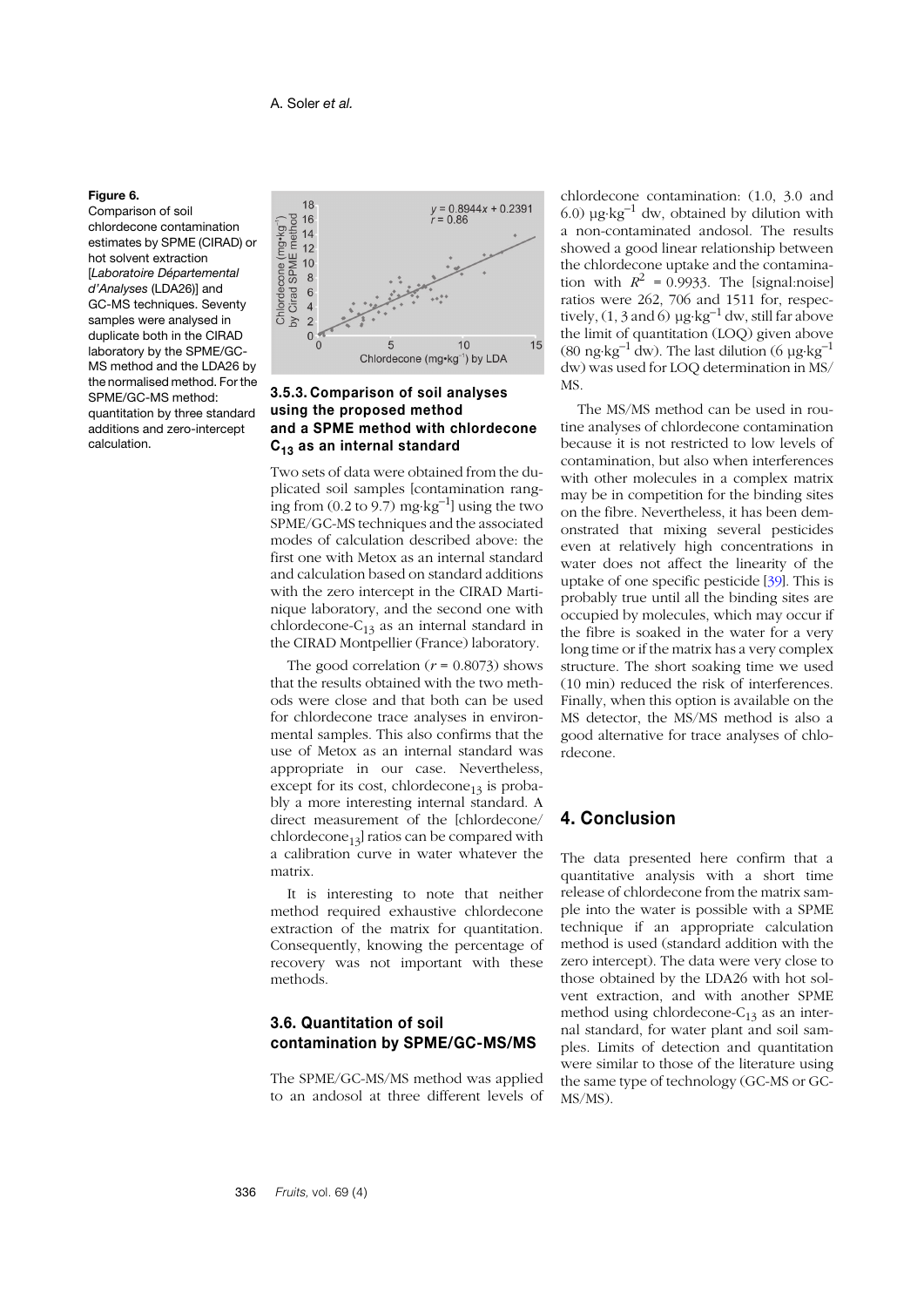The proposed method greatly simplifies the protocol for the analysis of chlordecone in water, plant and soil samples. First, the sampling and sub-sampling procedures do not require complete drying of large samples. Only a few milligrams of sample need to be dried for calculations of dry weight. Second, the 10-min SPME procedure just before injection into the GC is short and does not require solvent extraction or additional cleaning of the extracts as used, for example, on Florisil® columns to eliminate some of the contamination due to the many compounds extracted by the hot solvent. Third, the standard addition procedure with calculation of the zero intercept requires four analyses per sample, which represent both the replicates and 'the standard curve' of the analysis with no need for further analyses to determine the percentage of recovery of each sample.

Further improvement may be needed for the SPME extraction of chlordecone from animal samples because of the lipophilic character of this pesticide.

The contamination of soils by chlordecone in the French West Indies is expected to last for centuries due to the slow release of chlordecone in running and underground water, which, in turn, causes continuous contamination of plants and crops, livestock and sea biota. One can assume that the environmental problems caused by chlordecone will not be limited to the FWI but will affect many African and European countries, even if they have not yet come to light. This method, which is reasonably easy to better implement, will be a great help in studies to understand and control pollution of the environment by chlordecone.

## **References**

<span id="page-12-0"></span>[1] Cabidoche Y.M., Achard R., Cattan P., Clermont-Dauphin C., Massat F., Sansoulet J., Long-term pollution by chlordecone of tropical volcanic soils in the French West Indies: A simple leaching model accounts for current residue, Environ. Pollut. 157 (2009) 1697–1705.

- <span id="page-12-1"></span>[2] Ramdine G., Lemoine S., Anthropogenic contaminations in the mangrove of Guadeloupe (Lesser Antilles): use of a biomarker of genotoxicity for monitoring, in: Proc. 61st Gulf Carrib. Fish. Inst., Nov. 10–14, Gosier, Guadeloupe, F.W.I., 2008.
- <span id="page-12-2"></span>[3] Multigner L., Ndong, Giusti A., Romana M., Delacroix-Maillard H., Cordier S., Jégou B., Thome J.P., Blanchet P., Chlordecone exposure and risk of prostate cancer, J. Clin. Oncol. 28 (2010) 3457–3462.
- [4] Multigner L., Kadhel P., Huk-Terki F., Thomé J.P., Janky E., Auger J., Exposure to chlordecone and male fertility in Guadeloupe (French West Indies), Epidemiology 17 (2006).
- <span id="page-12-3"></span>[5] Multigner L., Cordier S., Kadhel P., Huc-Terki F., Blanchet P., Bataille H., Pollution par le chlordécone aux Antilles, quel impact sur la santé de la population ?, Environ. Risques Santé 6 (2007) 1–3.
- <span id="page-12-4"></span>[6] Epstein S.S., Kepone – Hazard evaluation, Sci. Total Environ. 9 (1978) 1–62.
- <span id="page-12-5"></span>[7] Okolle J.N., Fansi G.H., Lombi F.M., Lang P.S., Loubana P.M., Banana entomological research in Cameroon: how far and what next?, Afr. J. Plant Sci. Biotechnol. 3 (2009) 1–19.
- <span id="page-12-6"></span>[8] Kilzer L., Scheunert I., Geyer H., Klein W., Korte F., Laboratory screening of the volatization rates of organic chemicals from water and soil, Chemosphere 10 (1979) 751–761.
- <span id="page-12-7"></span>[9] Wada K., The distinctive properties of andosol, in: Stewart B.A. (Ed.), Advances in soil sciences, Springer Verlag, N.Y., U.S.A., 1985.
- [10] Chevallier T., Woignier T., Toucet J., Blanchart E., Dieudonné P., Fractal structure in natural gels: effect on carbon sequestration in volcanic soils, J. Sol-Gel Sci. Technol. 48 (2008) 231–238.
- <span id="page-12-8"></span>[11] Woignier T., Morell M., Morell O., Duffours L., Soler A., Low water transport in fractal microstructure of tropical soils: application to chlordecone pesticide trapping, Ecohydrol. Hydrobiol. 11 (2011) 121–128.
- [12] Woignier T., Fernandes P., Jannoyer-Lesueur M., Soler A., Sequestration of chlordecone in the porous structure of an andosol and effects of added organic matter: an alternative to decontamination, Eur. J. Soil Sci. 63 (2012) 717–723.
- <span id="page-12-9"></span>[13] Woignier T., FernandesP.,SolerA.,Clostre F., Carles C., Rangon L., Lesueur-Jannoyer M., Soil microstructure and organic matter: keys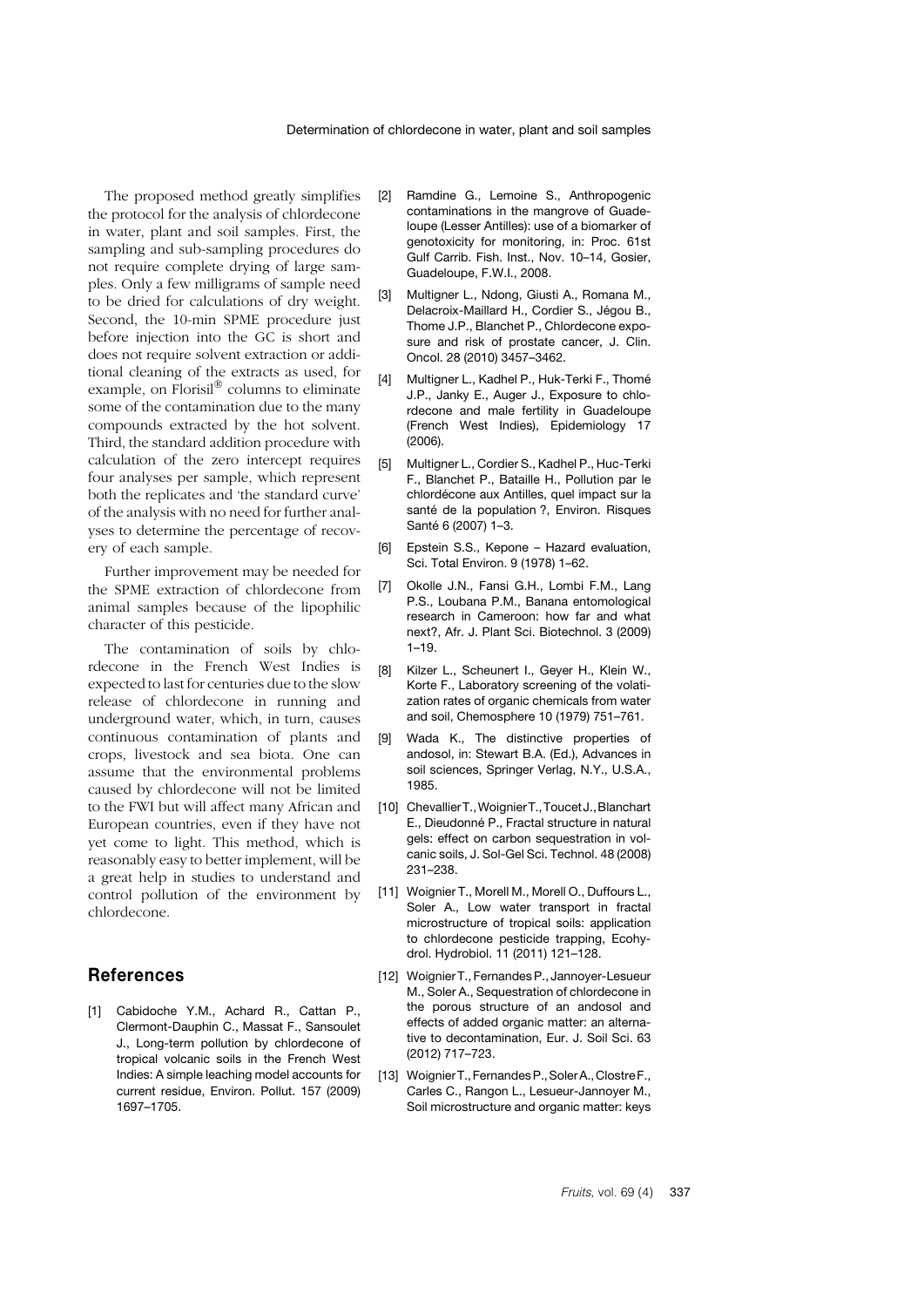for chlordecone sequestration, J. Hazard Mater. 262 (2013) 357–364.

- <span id="page-13-0"></span>[14] Cabidoche Y.M., Lesueur-Jannoyer M., Contamination of harvested organs in root crops grown on chlordecone-polluted soils, Pedosphere 22 (2012) 562–571.
- <span id="page-13-1"></span>[15] Saleh F.Y., Lee G.F., Analytical methodology for Kenone in water and sediment, Environ. Sci. Technol. 12 (1978) 297–301.
- [16] Bordet F., Thieffinne A., Mallet J., Heraud F., Blateau A., Inthavong D., In-house validation for analytical methods and quality control for risk evaluation of chlordecone in food, Int. J. Environ. Anal. Chem. 87 (2007) 985–998.
- <span id="page-13-2"></span>[17] Cairns T., Siegmund E.G., Doose G.M., Liquid chromatography/mass spectrometry of Kepone hydrate, Kelevan, and Mirex, Anal. Chem. 54 (1982) 953–957.
- <span id="page-13-3"></span>[18] Moseman R.F., Crist H.L., Edgerton T.R., Ward M.K., Electron capture gas chromatographic determination of Kepone residues in environmental samples, Arch. Environ. Contamin. Toxicol. 6 (1977) 221–231.
- <span id="page-13-4"></span>[19] Bristeau S., Amalric L., Mouvet C., Validation of chlordecone analysis for native and remediated French West Indies soils with high organic matter content, Anal. Bioanal. Chem. 406 (2014) 1073–1080.
- <span id="page-13-5"></span>[20] Martin-Laurent F., Sahnoun M.M., Merlin C., Vollmer G., Lubke M., Detection and quantification of chlordecone in contaminated soils from the French West Indies by GC-MS using the (13)C 10-chlordecone stable isotope as a tracer, Environ. Sci. Pollut. Res. Int. (2013) 1–6.
- <span id="page-13-6"></span>[21] Amalric L., Henry B., Berrehouc A., Determination of chlordecone in soils by GC/MS, Int. J. Environ. Anal. Chem. 86 (2006) 15–24.
- <span id="page-13-7"></span>[22] Anon., Effet des matériaux sur la qualité des eaux destinées à la consommation humaine - Matériaux organiques, Part. 2 : méthode de mesure des micropolluants minéraux et organiques, Norme AFNOR XP P41-250-2, AFNOR, Paris, France, 2001.
- <span id="page-13-8"></span>[23] Harris R.L., Huggett R.J., Slone H.D., Determination of dissolved Kepone by direct addition of XAD-2 resin to water, Anal. Chem. 52 (1980) 779–780.
- <span id="page-13-9"></span>[24] Brunet D., Woignier T., Lesueur-Jannoyer M., Achard R., Rangon L., Barthès B.G., Determination of soil content in chlordecone (organochlorine pesticide) using near infrared reflectance spectroscopy (NIRS), Environ. Pollut. 157 (2009) 3120–3125.
- <span id="page-13-10"></span>[25] Hawthorne S.B., Grabanski C.B., Miller D.J., Solid-phase-microextraction measurement of 62 polychlorinated biphenyl congeners in milliliter sediment pore water samples and determination of KDOC values, Anal. Chem. 81 (2009) 6936–6943.
- <span id="page-13-11"></span>[26] Beltran J., López F.J., Hernández F., Solidphase microextraction in pesticide residue analysis, J. Chromatogr. A 885 (2000) 389– 404.
- <span id="page-13-12"></span>[27] Ai J., Solid phase microextraction for quantitative analysis in nonequilibrium situations, Anal. Chem. 69 (1997) 1230–1236.
- <span id="page-13-13"></span>[28] Wan H.B., Wong M.K., Minimization of solvent consumption in pesticide residue analysis, J. Chromatogr. A 754 (1996) 43–47.
- <span id="page-13-14"></span>[29] Beltran J., Lopez F.J., Cepria O., Hernandez F., Solid-phase microextraction for quantitative analysis of organophosphorus pesticides in environmental water samples, J. Chromatogr. A 808 (1998) 257–263.
- [30] Eisert R., Levsen K., Determination of pesticides in aqueous samples by solid-phase microextraction in-line coupled to gas chromatography--mass spectrometry, J. Am. Soc. Mass Spectrom. 6 (1995) 1119–1130.
- <span id="page-13-15"></span>[31] Gonçalves C., Alpendurada M.F., Solidphase micro-extraction-gas chromatography-(tandem) mass spectrometry as a tool for pesticide residue analysis in water samples at high sensitivity and selectivity with confirmation capabilities, J. Chromatogr. A 1026 (2004) 239–250.
- <span id="page-13-16"></span>[32] Vázquez P.P., Mughari A.R., Galera M.M., Solid-phase microextraction (SPME) for the determination of pyrethroids in cucumber and watermelon using liquid chromatography combined with post-column photochemically induced fluorimetry derivatization and fluorescence detection, Anal. Chim. Acta 607 (2008) 74–82.
- <span id="page-13-17"></span>[33] Guillot S., Kelly M.T., Fenet H., Larroque M., Evaluation of solid-phase microextraction as an alternative to the official method for the analysis of organic micro-pollutants in drinking water, J. Chromatogr. A 1101 (2006) 46– 52.
- <span id="page-13-18"></span>[34] Fidalgo-Used N., Centineo G., Blanco-González E., Sanz-Medel A., Solid-phase microextraction as a clean-up and preconcentration procedure for organochlorine pesticides determination in fish tissue by gas chromatography with electron capture detection, J. Chromatogr. A 1017 (2003) 35–44.